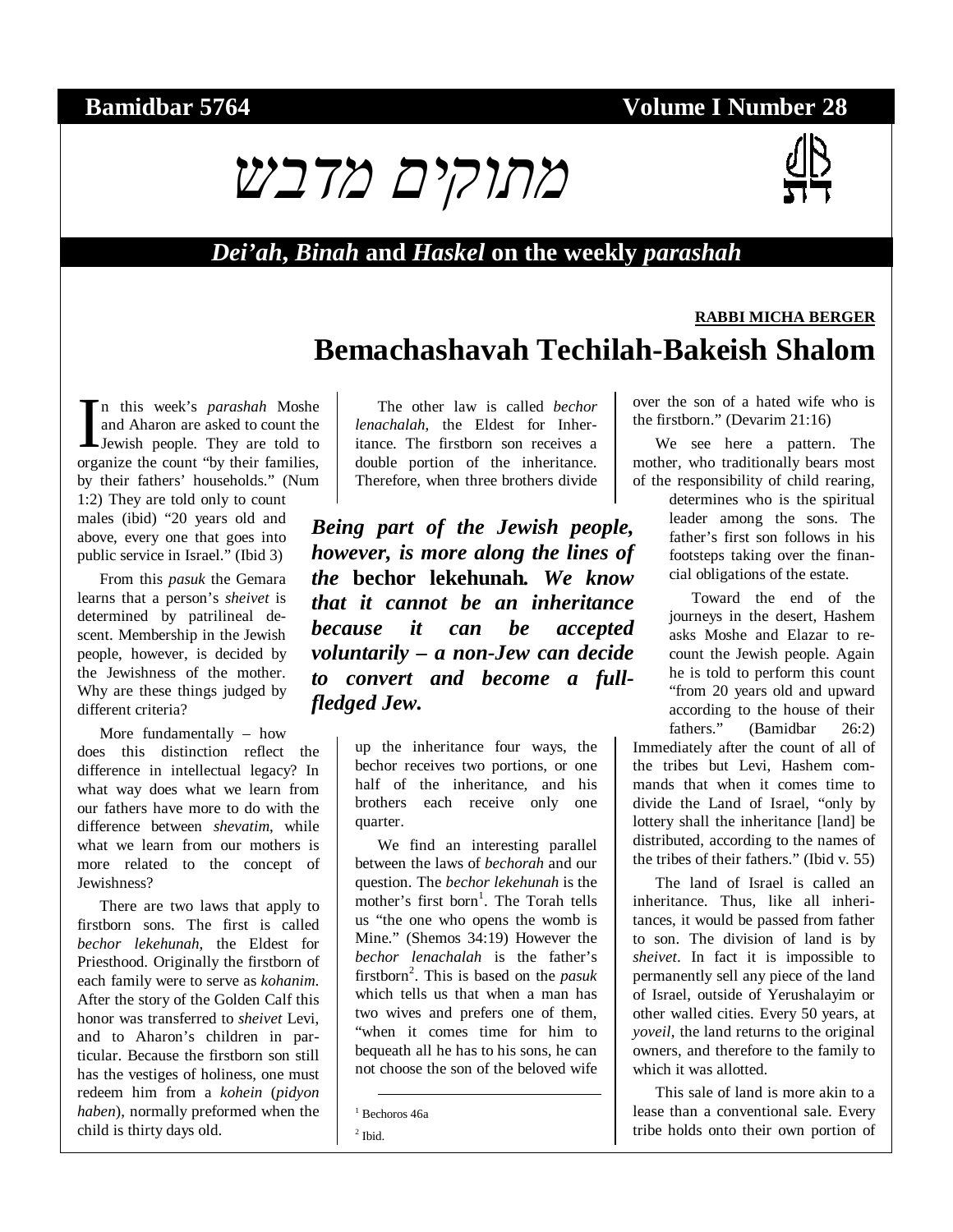land. We have to picture the effects of this. Each family of Yehoshua's generation received a portion of land. This land stayed within the family until the end of the First Temple, divided and re-divided as the family grew. This would mean that no only do you live within your *sheivet*, but your immediate neighbors are your extended family. Since the concepts of *sheivet* and family are rooted in an inheritance, the tribe of the child is that of the father.

One thing particular to inheritance is that it only comes automatically. You cannot choose to be someone's child, and therefore get a particular inheritance. Being part of the Jewish people, however, is more along the lines of the *bechor lekehunah*. It follows matrilineal descent. We know that it cannot be an inheritance because it can be accepted voluntarily – a non-Jew can decide to convert and become a fullfledged Jew.

The exception is the tribe of Levi, of whom we are told "but inheritance among its brothers it shall not have; Hashem is its inheritance, as He has spoken for it." (Devarim 18:2) The father has no financial obligations to an estate. Since his sustenance is his role as *kohein* or *levi*, these are his legacy and inheritance. Like all the laws of inheritance, they are passed from father to son.

This result is somewhat hard to understand: the original *kohanim*, the mothers' eldest, was replace by *Benei Aharon*, children patrilineally descended from Aharon. But despite this difficulty, it too is an inheritance – one cannot choose to be a *kohein*.

Shlomo writes, "*shema beni mussar avichah, ve'al titosh Toras imecha*" – "Listen, my son, to the legacy of your father, and do not abandon your mother's Torah." (Mishlei 1:8) The first interesting thing to note is the use of the word "*mussar*," legacy, a term that is related to inheritance. The father's

teachings are called the child's legacy. Rashi does not take father and mother literally in this *pasuk*. Father, he says, is your Father in heaven. Mother is your nation – replacing "*imecha*" with "*umascha*". What defines our Jewishness is *Toras Imecha*, the Torah we do not even

**Mussar***, by giving us the ability to recapture more of the Sinai culture, can give us the mesiras nefesh necessary to live* **halachic**  *lives.* 

> think about, the subconscious valuesystem we absorb as children at our mother's knee. We all share and advance a common set of values. Our role within that mission, both as part of our *shevatim* (when known) and as individuals requires formal education.

(Readers of last week's *Machashavah Techilah* column<sup>3</sup> may be tempted to identify "*mussar avicha*" with the reductionist approach of understanding Torah by studying its components and "*toras imecha*" with holistic analysis, studying Torah through looking primarily at how it all interrelates. However, even holistic analysis is formal Talmud Torah, involving the study of ideas through books. *Toras imecha* is the knowledge of Torah though experiencing it. More of a preconscious, innate, knowledge.)

*R' Papa said to Abayei, "How is it that earlier generations had miracles happen for them, but we do not have miracles? It cannot be because of their [superior] learning, because in the years of Rav Yehudah all of their studies were limited to Nezikin [damages], yet we study all six orders; and when Rav Yehudah reached in [tractate] Uktzin [the discussion of], 'If a woman presses* 

### **2** *Mesukim Midevash*

*vegetables in a pot' (others say [the part] 'olives pressed with their leaves are clean'), he used to say, 'I see all the difficulties of Rav and Shmuel here.' yet we have thirteen versions of Uktzin.* 

*"But, when Rav Yehudah took off his first shoe [at the very start of a fast], rain used to come, while we torment ourselves and cry loudly, and no notice is taken of us!"* 

> *He [Abayei] replied, "The earlier generations gave over their souls (*mosrin nafshayhu*) sanctifying G-d; we do not give over our souls sanctifying G-d." (Berachos 20a)*

Rabbis of later eras are either unauthorized or unwilling to reject a halachic consensus reached in earlier eras. Here we learn that it is not because the later eras possess less book-knowledge. *Amora'im* of Rav Papa and Abayei's generation engaged in superior *Talmud Torah*. The lack was not in *mussar avicha* but in *toras imecha*.

R' Moshe Koppel, author of the book Meta-Halakhah, likens this to the relationship between an author and the laws of language. A native speaker of a language writes with proper grammar, not because he thinks about the laws of grammar and is masterful at the analysis of these laws but because he has an innate sense of what "sounds right". It is only someone who learns the language (or is first exposed to its proper use) later in life who learns its grammar as a set of rules. The rules become necessary as one has less of the preconscious knowledge.

Similarly, authority in *psak* lies more in one's ability to have a feel for what is in line with the Torah. It is only as we lose the Sinai culture that we need to rely increasingly on formal study to compensate for that lack. The accomplished *posek*, like the accomplished author, may confirm that inclination or deal with more complicated or rare cases by referring to a

 <sup>3</sup> http://www.aishdas.org/mesukim/5764/ behar.pdf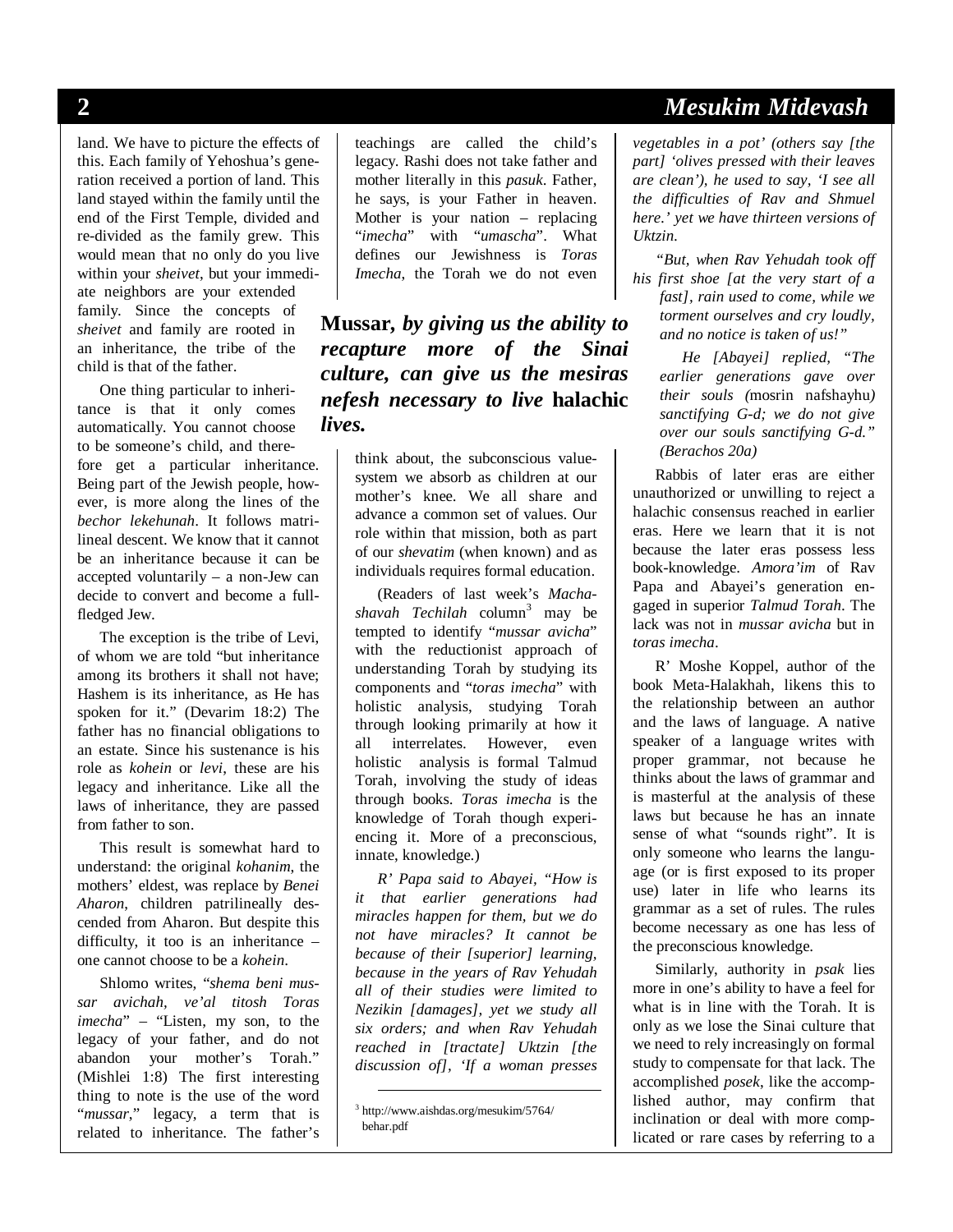guide. But the cultural knowledge is what underlies their skill, and therefore what underlies their authority to *pasken*.

The Alter of Novardok explains the purpose of *mussar* using a similar concept. His essay "*BeSekufos Ha-Adam*" 4 traces the development of man from Adam before the sin until his day. The period from which we had just emerged he called the *Tekufas HaYeshivah*, which started at the end of prophecy. During this period, the *yeshivah* and the culture of the nation were unified. The *yeshivah* was not an ivory tower disconnected from the lives of the masses. Rather "each nursed one from the other, and both had a single thought."<sup>5</sup>

 4 The first *ma'amar* of sec. 1  $5$  Ch. 5

However, with the *Haskalah*, this ended. The fall of the ghetto walls broke the culture, and the *Haskalah* gave the *am*, the masses, a culture that was out of tune with the Torah ideal and the yeshivah. "A gap opened between the *yeshivah* and the world, and the abyss emerged between them."

Closing this gap requires manually studying those values, working on oneself to inculcate those values that in the ideal we would have absorbed from the Torah community. This, the Alter writes, is the defining purpose of *mussar*, to provide as *mussar avos* that which ought to have been *toras imecha*. That is why the movement did not emerge until R' Yisrael Salanter's point in history.<sup>6</sup>

 6 Revisiting R' Moshe Koppel's theme about the evolution of halachah, perhaps this is also why *lomdus* enjoyed such a golden age during the

## **3** *Mesukim Midevash*

*Mussar*, by giving us the ability to recapture more of the Sinai culture, can give us the *mesiras nefesh* necessary to live *halachic* lives, the "native speaker's" relationship to *psak* and Torah, the skills of priesthood in our role of "a kingdom of priests" (Shemos 19:6) and reconnect us to the core values entrusted to us through a chain of mothers since Sinai, the very values that define us as Jews. Without *mussar* teaching us values, there is so much less we can do with our knowledge of our role in promoting those values gained from formal Torah study.

 period. The loss of much of the innate sense of what is halachic caused a greater dependence on the rules that underlie halachah.

he two central texts of davening – *Shema* and *Shemoneh Esreh* – are re-The two central texts of<br>davening – *Shema* and<br>*Shemoneh Esreh* – are re-<br>peated throughout the different services of the day. *Shema* is recited in *Shacharis*, *Ma'ariv* and at the bedside while *Shemoneh Esreh* is the center of every prayer service including *mussaf*. Another familiar text that is repeated is *Ashrei*. This is chapter 145 of Tehillim with two introductory verses and one concluding verse from elsewhere. In fact, the Gemara refers to this text as "*Tehillah Le-David*", reflecting the first words of chapter 145 and the third sentence of what we call *Ashrei*.

This text is recited three times a day based on the following passage from the Gemara (Berachos 4b):

 "Rabbi Elazar said in the name of Rabbi Avina: Whoever recites *Tehillah Le-David* three times each day is guaranteed a place in the world-to-come. Why? If you were to say because it in the order of the *Aleph Beis*… Because it contains the verse 'You open Your hand [and satisfy the desire of every living thing]'… Rather because it has both."

What follows from the Gemara is that we recite *Ashrei* three times each day, something that is reflected in our *siddurim*, because it is in the order of the Hebrew alphabet and contains the verse "*Posei'ach es yadecha*". R' Meir Simcha Ha-Kohen of Dvinsk<sup>1</sup> explains the sig-

# **RABBI GIL STUDENT Sefasai Tiftach**

nificance of these two items along the following lines.

There are two main themes in Tehillim 145. The first is that we praise G-d incessantly. For what? That is the second theme; G-d sustains all of his creatures. He feeds us, protects us and fulfills our needs. This second theme is exemplified with the verse "You open Your hand and satisfy the desire of every living thing," which is why the Gemara gives it as an example for why we recite *Ashrei* three times a day and is why some *siddurim* tell the reader to have extra intent while reciting this verse.

The part of davening called "*Hodu*" contains three sections. The first begins with "*Hodu*" and ends with "*Uvinvi'ai Al Tareyu*". This is from Divrei HaYamim 1 16:8-22 and is the passage that was read

 <sup>1</sup> Meshech Chochmah, Vayikra 26:4